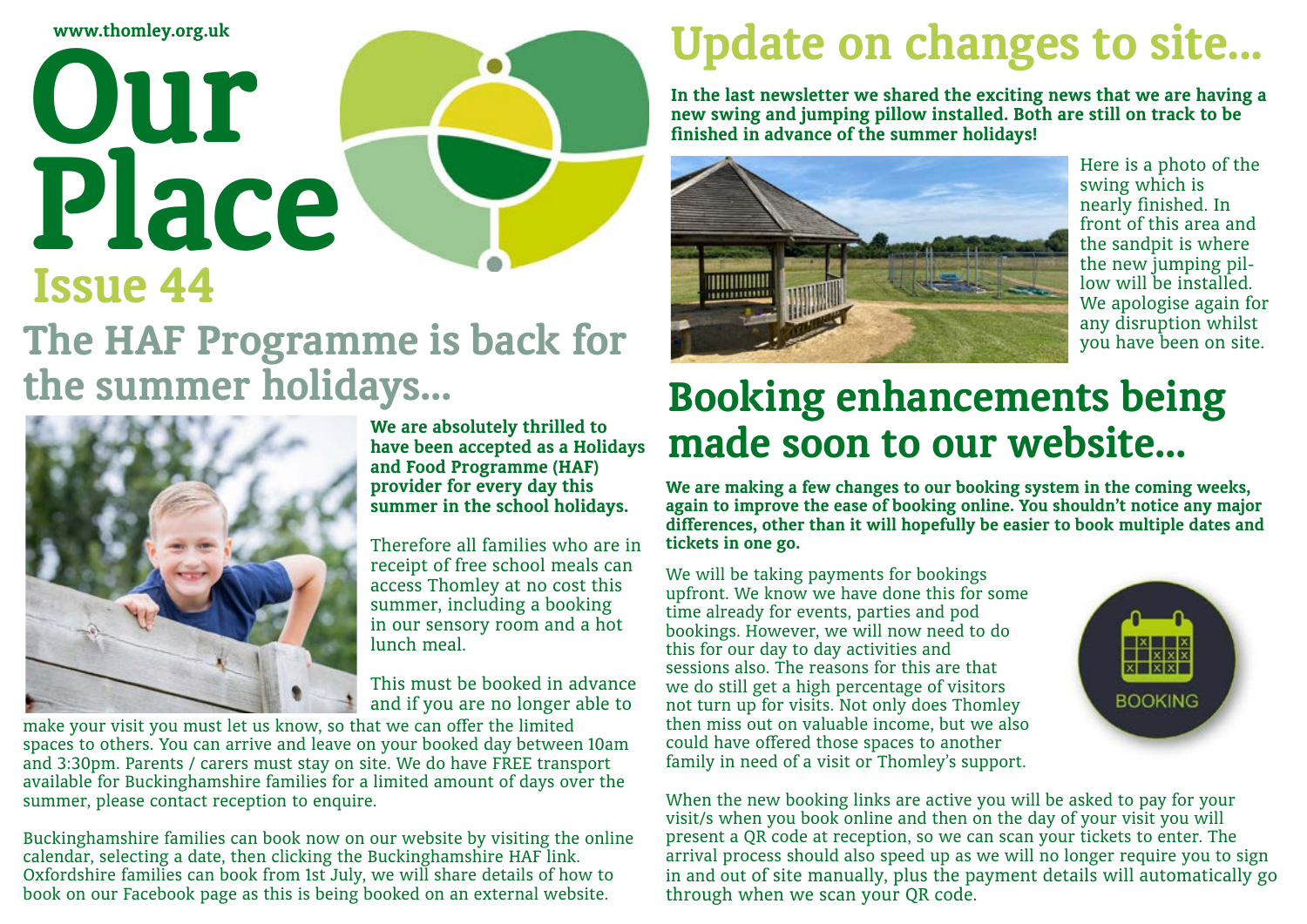









#### **Bouncy Castle**

Weather permitting, the bouncy castle will be out as a permanent fixture this summer rather than on selected dates.

**Most of the summer!**

#### **Lionel the Train**

#### **25th July; 5th, 8th, 19th, 22nd August; 2nd September**

Lionel will be out once a week for a drive around the Thomley field, weather permitting.

26th July and 23rd August<br> **Please see the activity planner for full de**tails. These days are designed for everyone to get very wet and the indoor areas (other than the toilets and pavilion) are CLOSED on these days.

#### **Water Day!**

#### **Cooking skills**

#### **27th July; 2nd, 9th, 16th, 24th & 30th August**

Take part in the full process of cooking; prepare a meal, cook it, eat it and then the fun bit of tidying up!

#### **NEW Jumping Pillow games**

#### **29th July; 5th, 9th, 20th, 24th & 31st August**

Our new jumping pillow is the first in the UK with the added features of fun and educational games to play as well as just jumping! We will run some structured games on the above dates, rather than just free-play sessions which will be available every day throughout the summer.

#### **Giant Bubbles**

**2nd, 3rd, 8th, 16th and 30th August** This is becoming more popular with the parents than it is the children! A lovely sensory experience as we create bubbles bigger than people!

**Camping 9th July; 5th & 6th August; 27th August** Join us for an overnight camping! You can book for one night, or there is an opportunity to book two nights on the 5th and 6th of August.

#### **Crocodiles of the World**

**10th August**  A very popular workshop, see a real baby crocodile and other reptiles at Thomley!

#### **Summer Open Day**

#### **Saturday 13th August 10am-3pm**

FREE ENTRY and no need to book. Lots of Thomley activities to do for free. There will also be some activities that require purchased tickets on the day.

#### **First aid workshop**

**16th and 25th August**  Learn the basics of first aid.

# **Summer Holidays**



#### **Crazy Colin Entertainer**

**17th August**  Have a laugh with Colin!

#### **Birds of Prey Workshop**

#### **19th August, 1:30pm**

A fantastic opportunity to hold, stroke and find out lots more about some very rare birds.

#### **Wood working with Paul**

**30th and 31st August**  Get creative and make amazing woodwork to take home with you.

**PLUS LOTS more happening, including: Glitter tattoos, football, archery, cooking workshops, sensory bottles, vortex howlers, hockey, golf parachute games, rounders, bubble machine, hockey, laser tag, sumo suits and face painting.**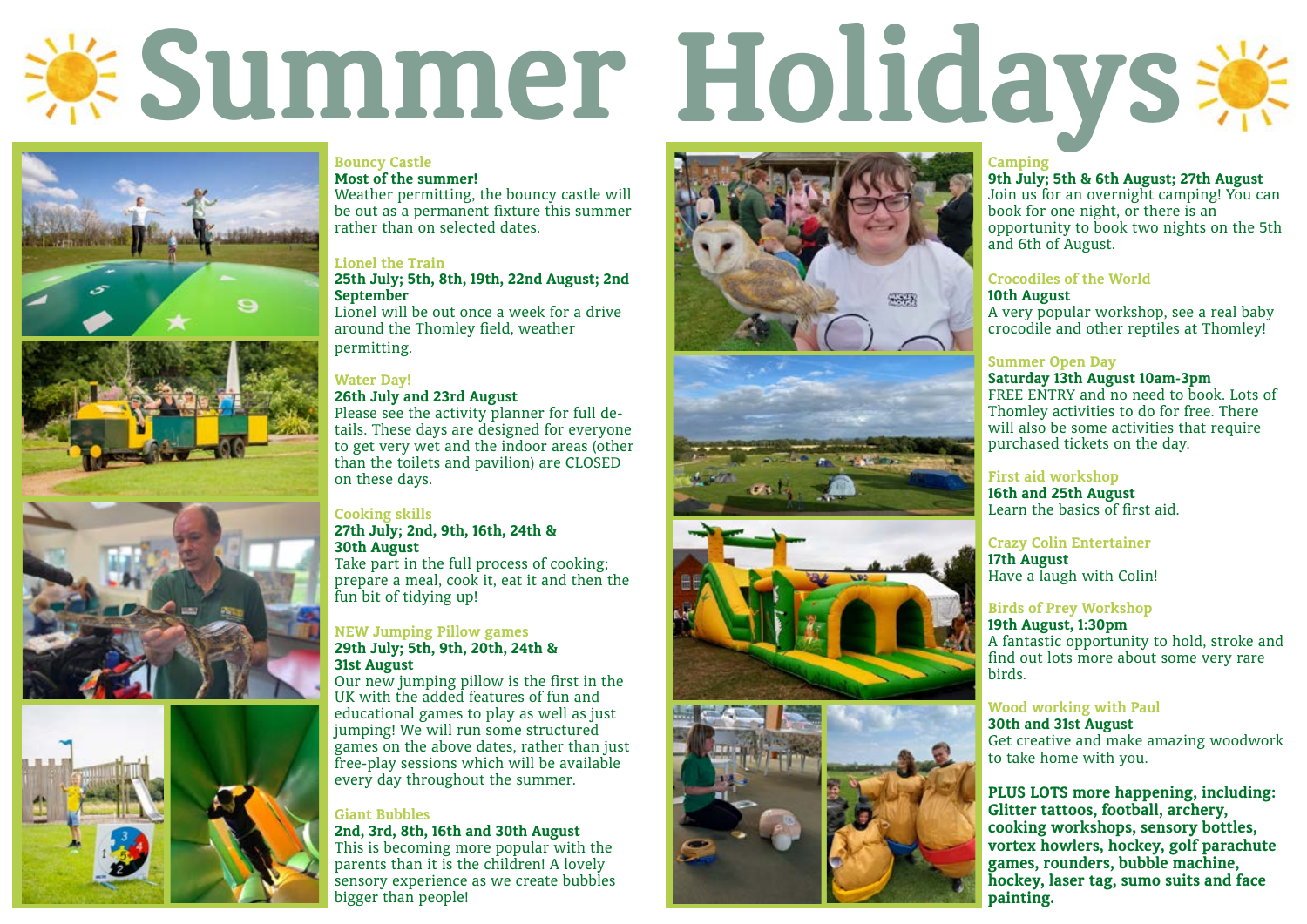**Having a diverse and impressive photo bank is so important when advertising our services to potential new visitors and also to donors who are contributing towards our existence.** 

As we did last summer, we have the fantastic Megan Guard coming to take lots of photos of the Thomley site and visitors using the facilities. We would like all visitors that book on Monday 25th July and Monday 22nd August to sign a consent form on the day stating they are happy for us to use all photos taken in our future publicity materials. Thank you in advance for taking part and look out for your photos on our website, leaflets and social media!

### **Photography days this summer...**

### **One large office available to rent at Thomley...**

**We currently have one large office available to rent, available now. The office can seat up to four people and is one of our larger offices. With views of nearby fields and the Thomley playground. Your office includes:**

\* Free parking \* Internet \* Use of the coffee machine and fridge \* \* Discounted use of our meeting room \*

To arrange a viewing or further enquiries please contact Operations Manager, Joe: **joekitchen@thomley.org.uk**





**Book a summer holiday or short stay with us for this summer. The pods are booking out very quickly, so please book before it's too late! \*\*\* 20% off of all three night stays and 30% off of four nights or more this summer, quote code: '20threenight' or '30fournight' when you book to redeem the discount\*\*\*** 



### **TO BOOK for July onwards or for more information please visit the Thomley website: www.thomley.org.uk/visit-us/camping-pods/**

### **Stay with us this Summer...**

# **Competition Time!**

### **SUMMER CAMPING POD - WIN A FREE STAY**

**Win a one-night stay in our lovely camping pods this August, including a day visit to Thomley. You can have your choice of any of our three pods; The Enchanted Forest, The Hare Hut or The Chill Cabin.** 

All you have to do to be in with a chance of winning is to SHARE, LIKE and TAG THREE friends on our Facebook or Instagram competition post which will be shared on Friday morning at 7am.

GOOD LUCK! Competition ends Friday 8th July at 23:59pm. Booking terms and conditions still apply.